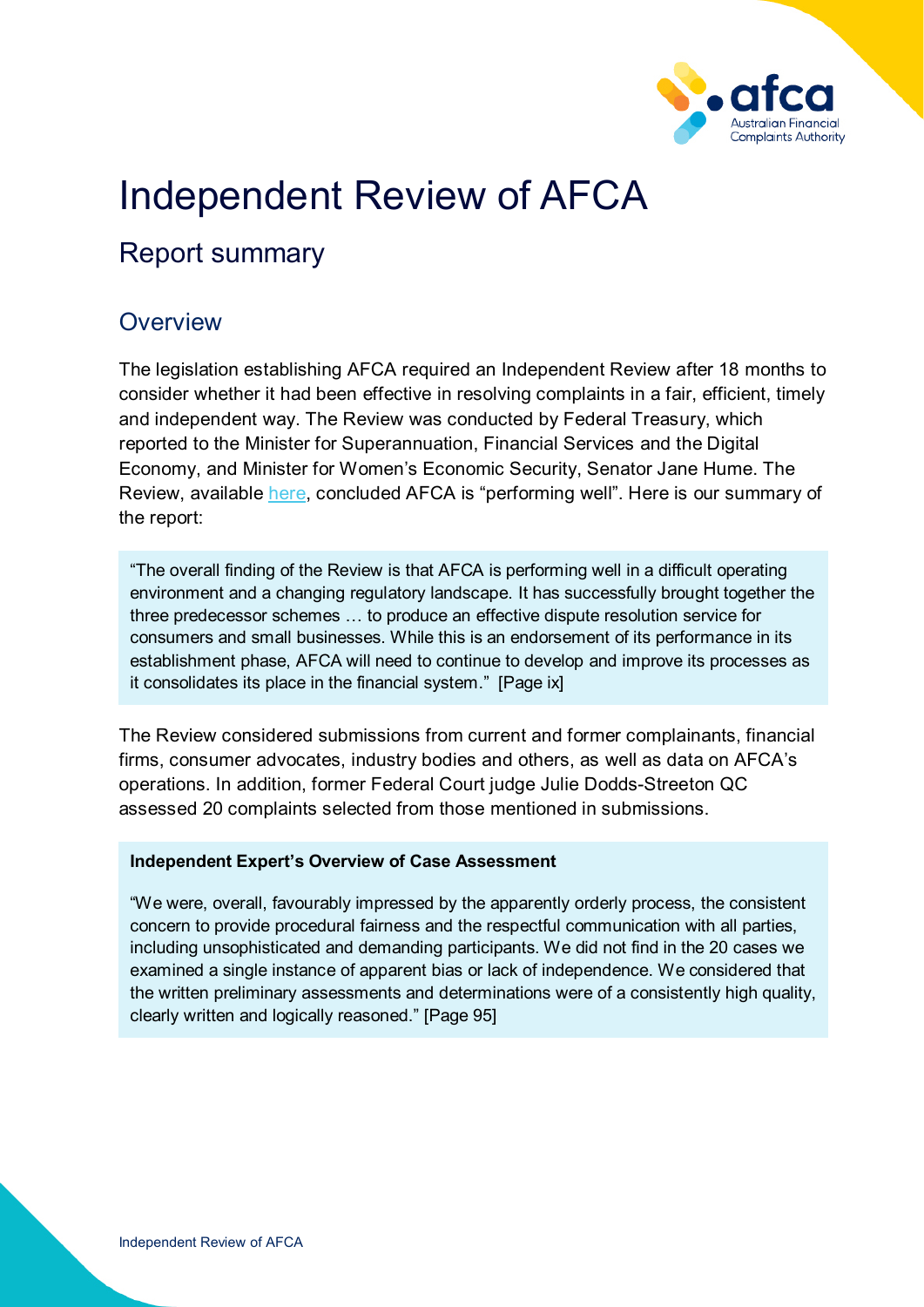### The Review makes 14 recommendations under 8 categories

AFCA agrees with the 14 recommendations in principle. It will continue to engage with government, regulators, industry and consumers to ensure it is doing all it can to deliver fair outcomes in the most cost-effective, efficient and transparent way for all participants.

#### **Fairness**

#### **Recommendation 1**

AFCA should provide clearer guidance on the circumstances under which a further issue identified during the complaint process would revert to firms for consideration through internal dispute resolution. Where the issue is combined with an existing complaint, both parties should be provided with procedural fairness by having the opportunity to comment on changes to the scope of the complaint. However, in instances where AFCA finds parties inappropriately seeking to add new issues, it should act to dismiss or curtail such behaviour.

#### **Recommendation 2**

In making its decisions, AFCA should consider what is 'fair in all the circumstances' having primary regard to the four factors identified in its Rules: legal principles, industry codes, good industry practice and previous decisions.

#### **Analysis from the Review**

"While concerns have been raised regarding procedural fairness in AFCA's handling of cases, the evidence provided to the Review, including the findings of the independent expert, has not substantiated that there is a systemic issue in regard to procedural fairness." [Page 34]

**"**AFCA's 'fair in all the circumstances' jurisdiction for making decisions is broadly consistent with the jurisdiction of FOS and CIO. It is a jurisdiction that has existed in EDR [external dispute resolution] for more than twenty years." [Page 39]

"Importantly, the fairness jurisdiction is what differentiates AFCA from courts and tribunals. It enables AFCA to make decisions outside of a strict legalistic approach and facilitates a more expedient decision-making process." [Page 39]

#### **Independence**

#### **Recommendation 3**

AFCA should not advocate for, nor act in a manner that otherwise advantages, one party such that the impartiality of the complaints resolution process is compromised.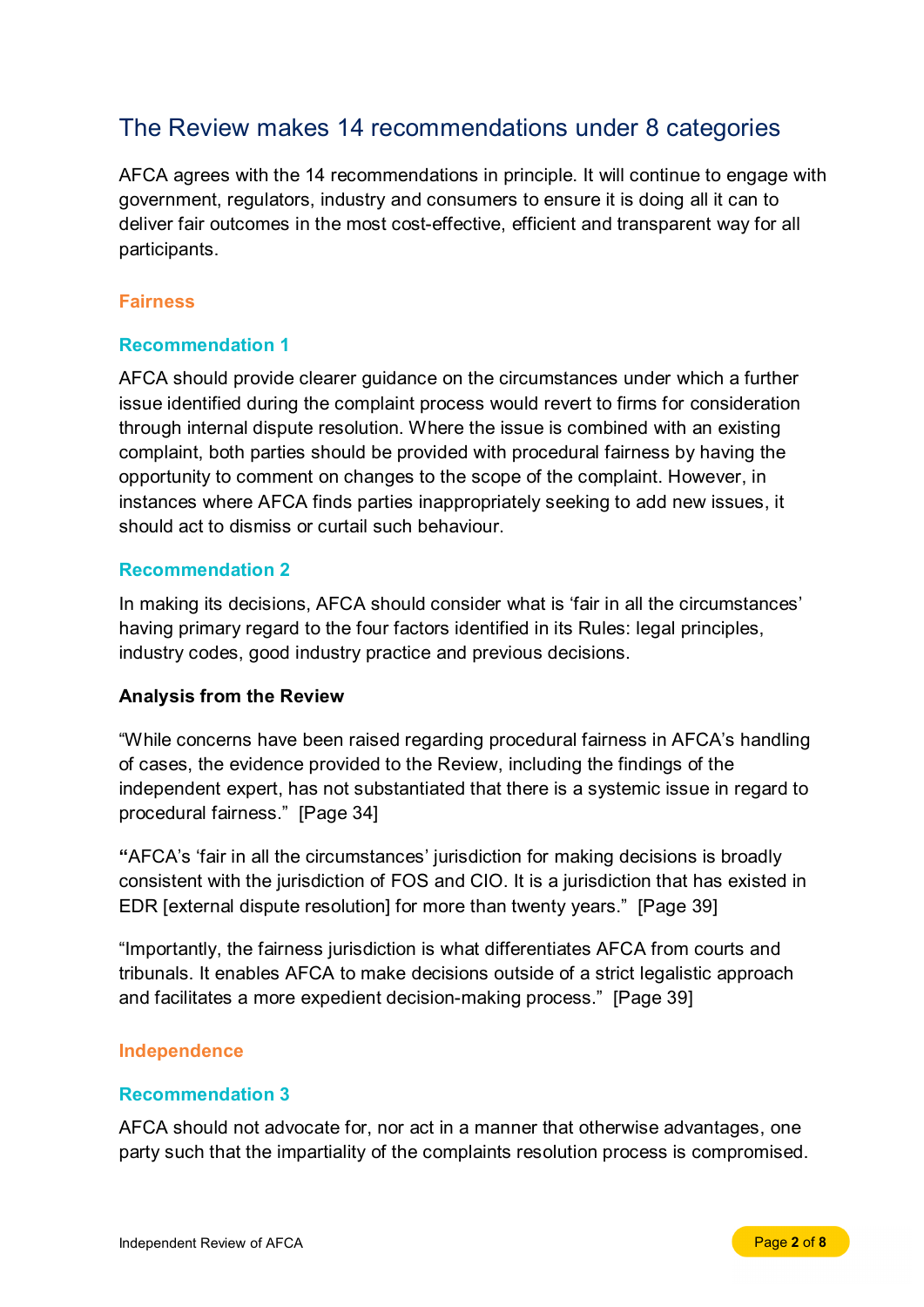#### **Analysis from the Review**

"The independent expert assessed every case example for conformity to the requirements of independence and impartiality. The expert did not come across any material that would suggest that AFCA failed to demonstrate independence and impartiality in its handling of any of the complaints in the sample." [Page 44]

"In relation to the concerns expressed by some complainants that AFCA is not and can not be impartial since it is entirely funded by its members, which are financial firms, the Review has not seen any evidence to support these concerns." [Page 45]

#### **Efficiency**

#### **Recommendation 4**

AFCA should address poor conduct by paid advocates affecting the efficiency of the scheme, such as by amending its Rules to allow it to exclude certain paid advocates from involvement in the complaints process. The Government could also consider an amendment to AFCA's authorisation conditions to support such changes.

#### **Analysis from the Review**

"While the evidence does not necessarily suggest large differences between case outcomes with and without the involvement of paid advocates, the Review considers that current differences and trends are a cause for concern, and that paid advocates may not always act in the best interests of the complainant ... The Review notes that AFCA is well placed to recognise inappropriate conduct in the first instance and supports AFCA's consideration of initiatives to deal with such behaviour such as excluding certain paid advocates." [Page 47]

#### **Timeliness**

#### **Recommendation 5**

AFCA should:

- continue to publish data on its timeliness and start publishing data on the full range of complaints it resolves, including those that extend beyond 12 months
- better manage expectations around timeframes
- focus on improving the timeliness of complaints that remain unresolved beyond 12 months.

#### **Analysis from the Review**

"The Review identified some shortcomings in the timeliness of AFCA's resolution of complaints and recommends AFCA better manage users' expectations around timeframes, as well as focusing on improving the timeliness of complaints that remain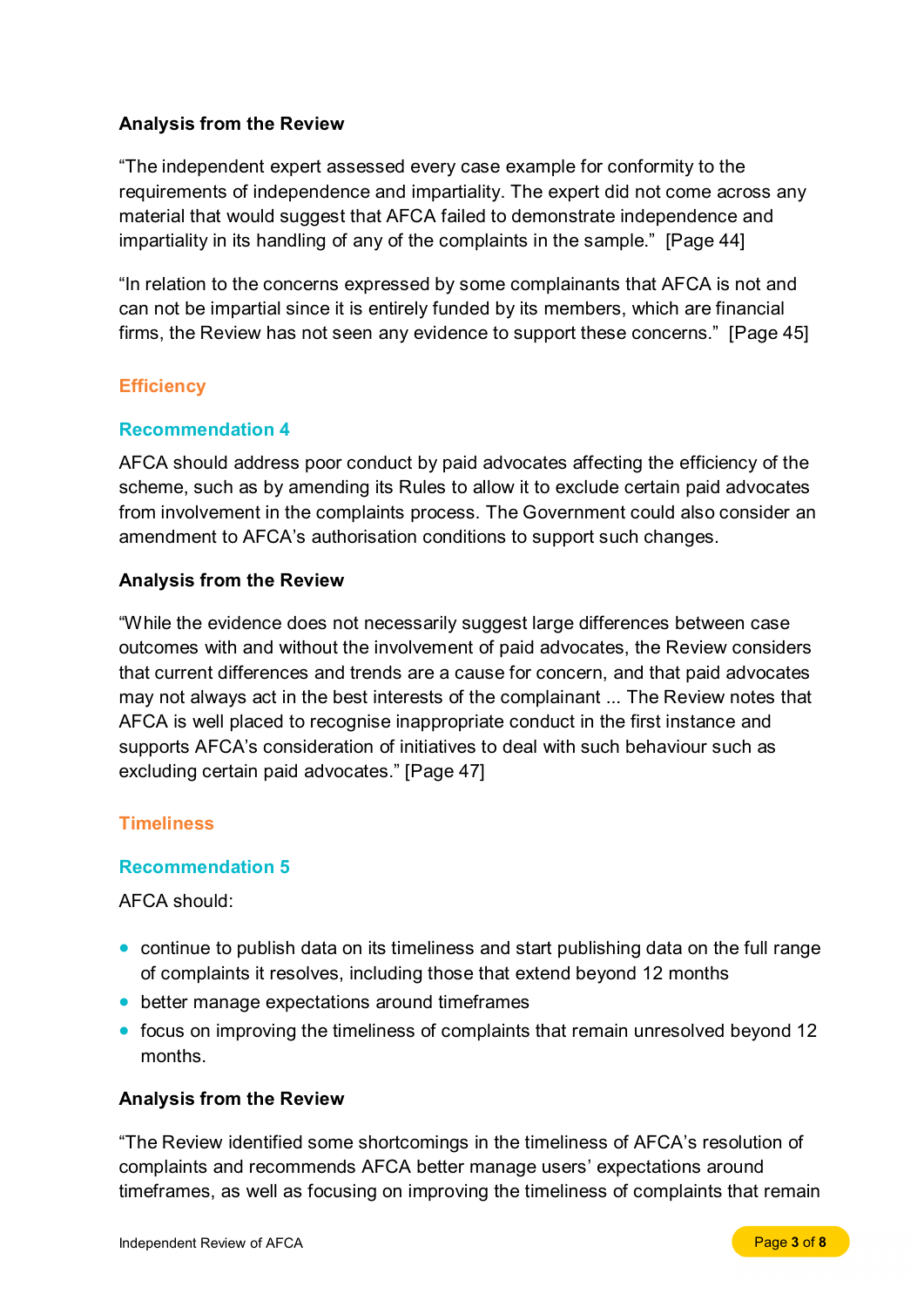unresolved beyond 12 months. In making this recommendation, the Review noted the challenges faced by AFCA in its first two years of operation, including the COVID-19 pandemic and initial complaint volumes exceeding expectations, and also the fact that there are often instances where the nature of the complaint and parties contribute to the time taken. (Executive Summary Page x)

"The overall average time it takes to resolve a dispute was 74 days in its first two years of operation. These statistics compare favourably to AFCA's equivalent in the United Kingdom." (Page 50)

"However, AFCA has some outlier cases, with 2 per cent of total AFCA complaints taking beyond 12 months" (Page 50)

"AFCA said in its submission to the Review that it has several initiatives in place to try and improve timeliness going forward. These include:

- supporting and uplifting employee capabilities
- enhancing its workforce planning capabilities
- accelerating sector engagement practices
- continuing to enhance quality and consistency in complaint-handling
- renewing its focus on proven resolution techniques, such as conciliations." (Page 52)

"Time, quality and cost are all important and need to be carefully balanced by AFCA to provide an effective dispute resolution service … From the assessment of cases relevant to timeliness, the independent expert suggested a protocol for standard improved communications as to the stage matters have reached, and whether and when progress could be expected." [Page 52]

#### **Jurisdiction**

#### **Recommendation 6**

AFCA should exclude complaints from sophisticated or professional investors, unless there is evidence that they have been incorrectly or inappropriately classified.

#### **Analysis from the Review**

"The Review does not consider it appropriate that AFCA be required to exclude all wholesale investors. Where possible, AFCA should look to more actively exercise its existing discretion to exclude wholesale complaints in appropriate circumstances. As they stand, the Operational Guidelines are more restrictive of AFCA's discretion than they should be." [Page 60]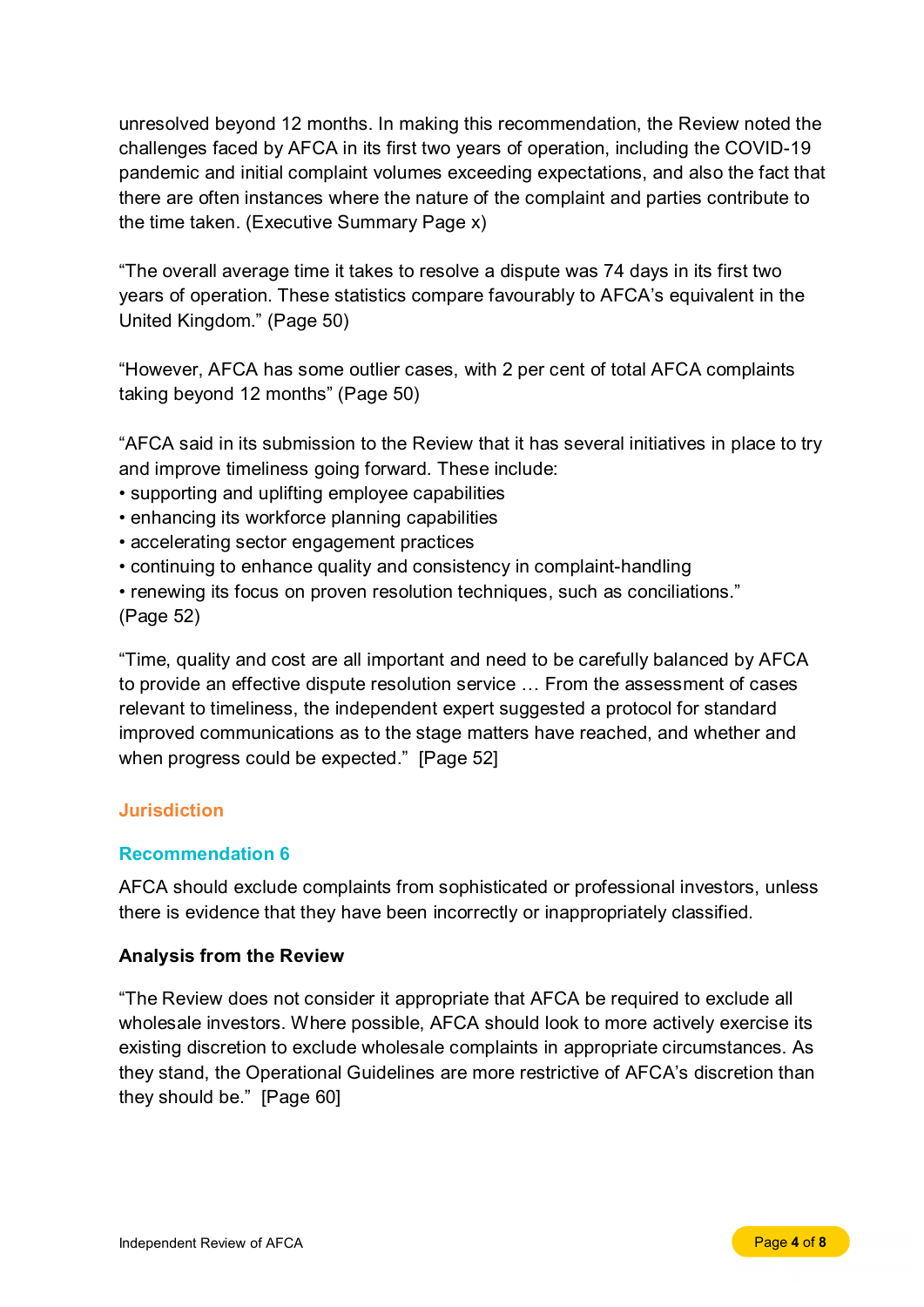#### **Funding**

#### **Recommendation 7**

AFCA's funding model should not disincentivise firms from defending complaints they consider do not have merit and should better take into account the circumstances of small financial firms.

#### **Recommendation 8**

AFCA should improve the transparency of its fees for financial firms and how the fees are being used to support AFCA's activities.

#### **Analysis from the Review**

"Ensuring a fair and sustainable fee structure is an important objective going forward ... The Review considers that the structure of AFCA's membership levy sufficiently takes into account firm size and impact on competition across financial firms." [Page 65]

"Even for those financial firms that are subject to AFCA's complaint fees and the user charge, it is likely that AFCA's dispute resolution service offers a more efficient and cost-effective outcome than the alternative if those complaints went through a court or tribunal process." [Page 65]

#### **Transparency and Accountability**

#### **Recommendation 9**

AFCA determinations should continue to not be subject to merits review, but the substance of a determination should be reviewable with respect to its application to future cases. AFCA should enhance the visibility, accessibility and independence of its forward-looking review mechanism.

AFCA should amend its Operational Guidelines to remove the requirement for an applicant to demonstrate an error of law to access the formal forward-looking review mechanism. Applicants should be able to access it if they are able to demonstrate that the AFCA determination adopts an approach that could have a significant impact across a class of consumers, businesses or transactions.

#### **Recommendation 10**

Complaints about AFCA's service should remain the responsibility of the Independent Assessor. AFCA should improve the Independent Assessor's visibility as part of its communications with parties to a complaint.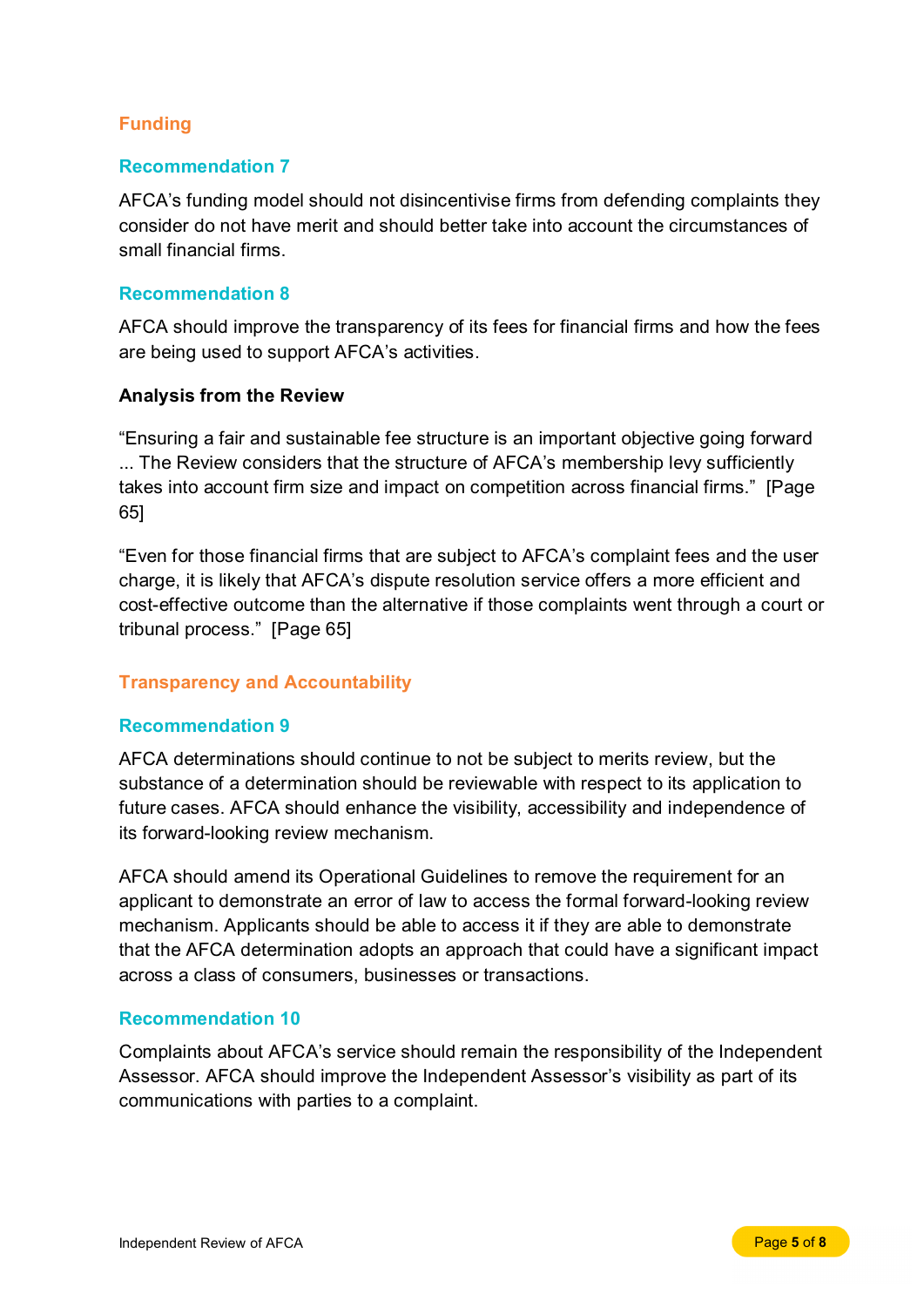#### **Recommendation 11**

AFCA should ensure consultation is undertaken on each Approach Document prior to final publication.

#### **Analysis from the Review**

"All models considered by the Review to add further review mechanisms would necessarily add costs and adversely affect timeliness of decisions, impacting accessibility and efficiency. Both supporting and opposing submissions highlighted these trade-offs. It would also risk AFCA's processes becoming more legalistic." [Page 70]

#### **Other**

#### **Recommendation 12**

Where a systemic issue has been referred to ASIC or another regulator, AFCA should cease its investigation of the systemic issue. ASIC and other regulators should advise AFCA of the outcomes of the referrals they receive. However, AFCA should continue to resolve any relevant individual complaints.

#### **Recommendation 13**

AFCA should be more transparent in its public reporting of systemic issues, including on a de-identified basis as appropriate. This would encompass factors such as the industry to which the systemic issues relate, the nature of the complaints, the number of affected consumers, total value of remediation and reporting to the regulators.

#### **Recommendation 14**

The National Consumer Credit Protection Act 2009 should be amended to no longer require authorised credit representatives to be members of AFCA.

#### **Analysis from the Review**

"AFCA, through its dispute resolution function, may be in a position to identify potential systemic issues that firms may not have identified or where the issue has not been reported to the relevant regulator. However, submissions to the Review made clear that AFCA's exact role in the identification, resolution and monitoring of systemic issues is not always well understood." [Page 85]

"It is important that there is a clear and transparent separation between the role of AFCA and the role of regulators." [Page 86]

**Full Report** [treasury.gov.au/review/review-australian-financial-complaints-authority](https://treasury.gov.au/review/review-australian-financial-complaints-authority)